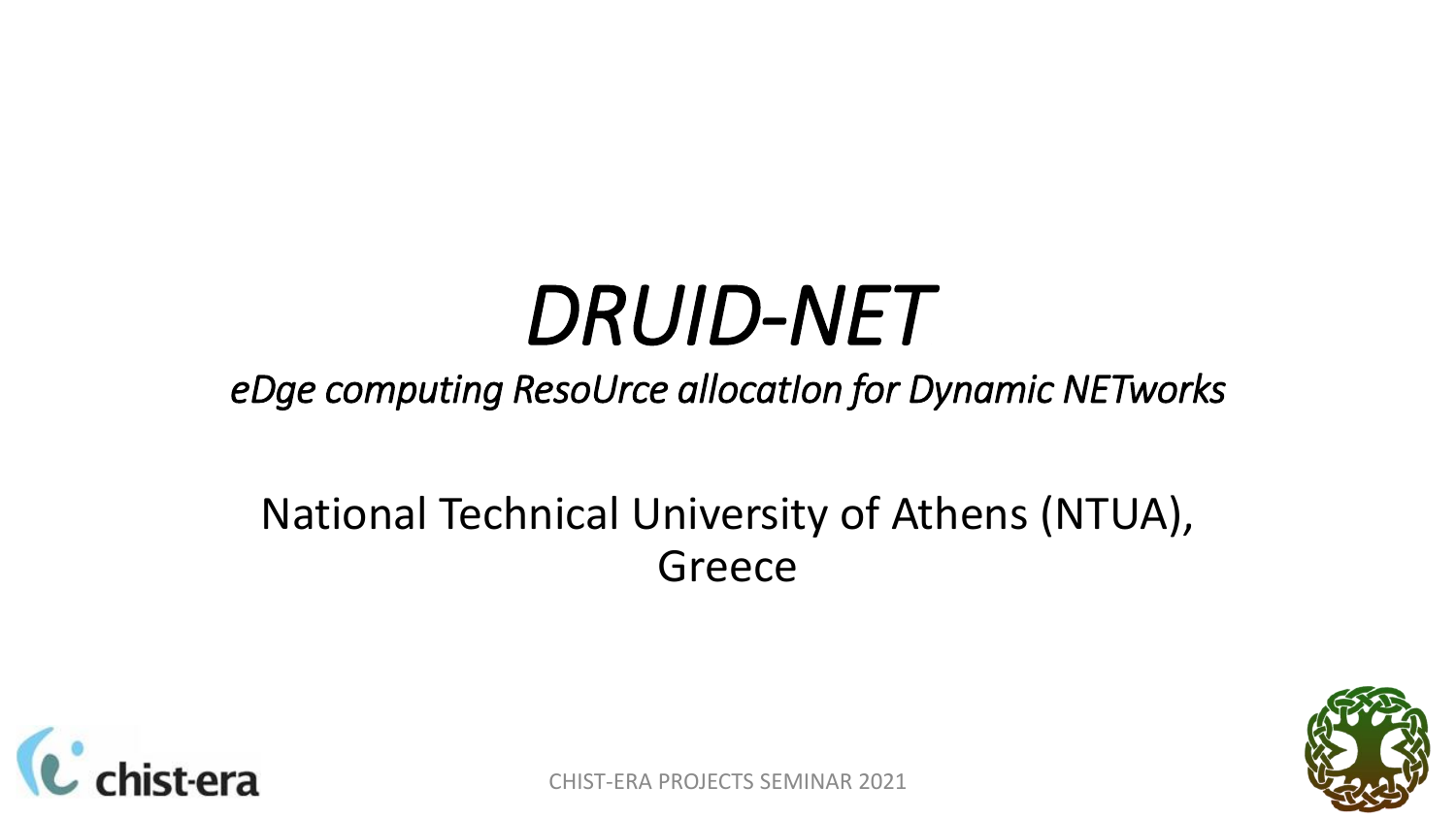## Scientific Background

- IoT-based applications and Cyber-Physical Systems
	- Interplay between end-devices, sensors and actuators
	- Limited energy and computing capacity of local nodes
	- Time and mission constraints
- Edge Computing
	- Low network latency
	- Augmented computing resources
	- Virtualization
	- Dynamic Resource Allocation



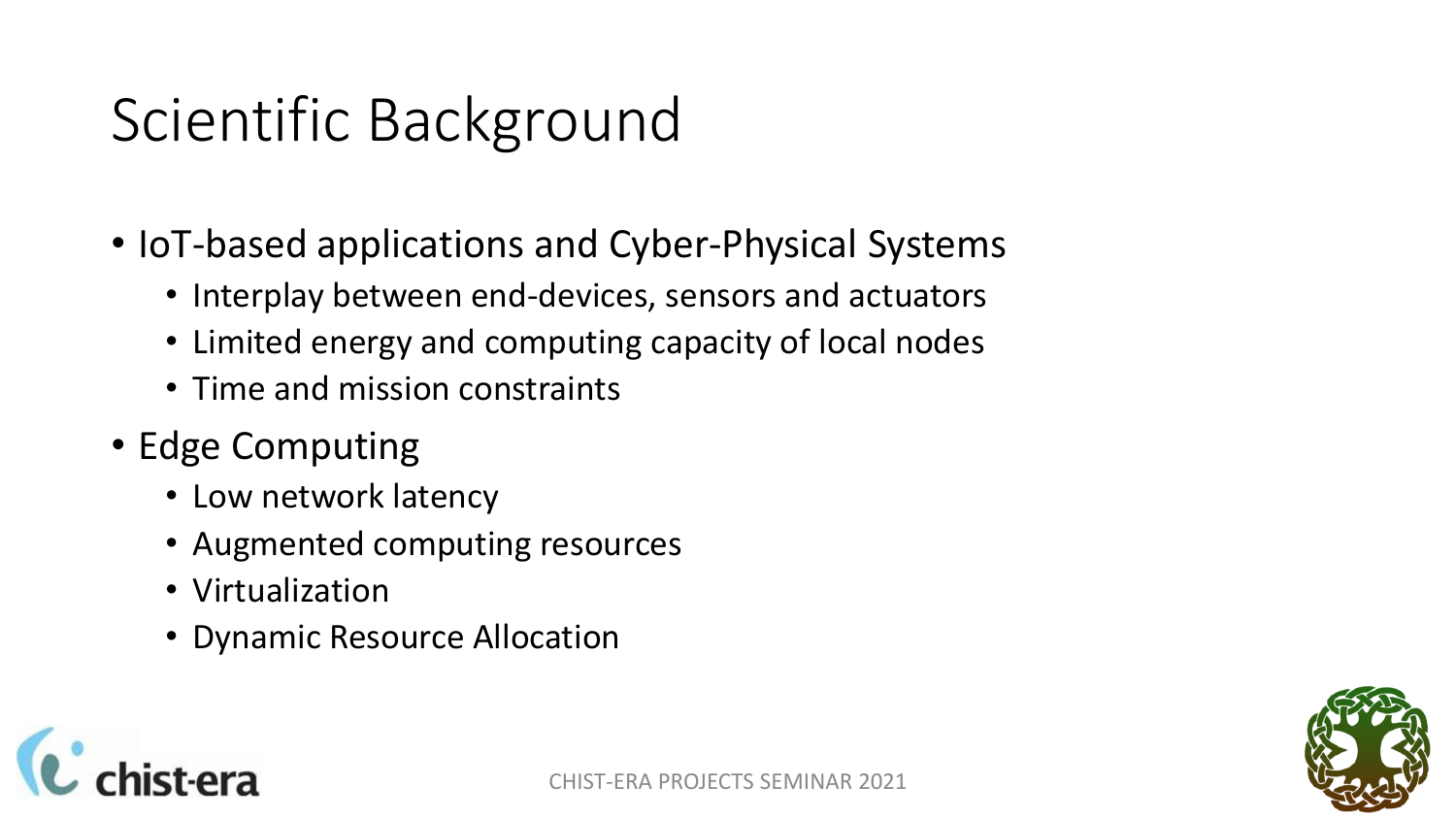## Key Challenges

- Workload Estimation
	- Devise Profiling
	- Application Profiling
	- Mobility Profiling
- Performance Modeling
	- Hybrid Dynamic Models
	- Queueing Models
- Resource Allocation
	- Admission Control
	- Resource Scheduling
	- Task Offloading
	- Control co-design

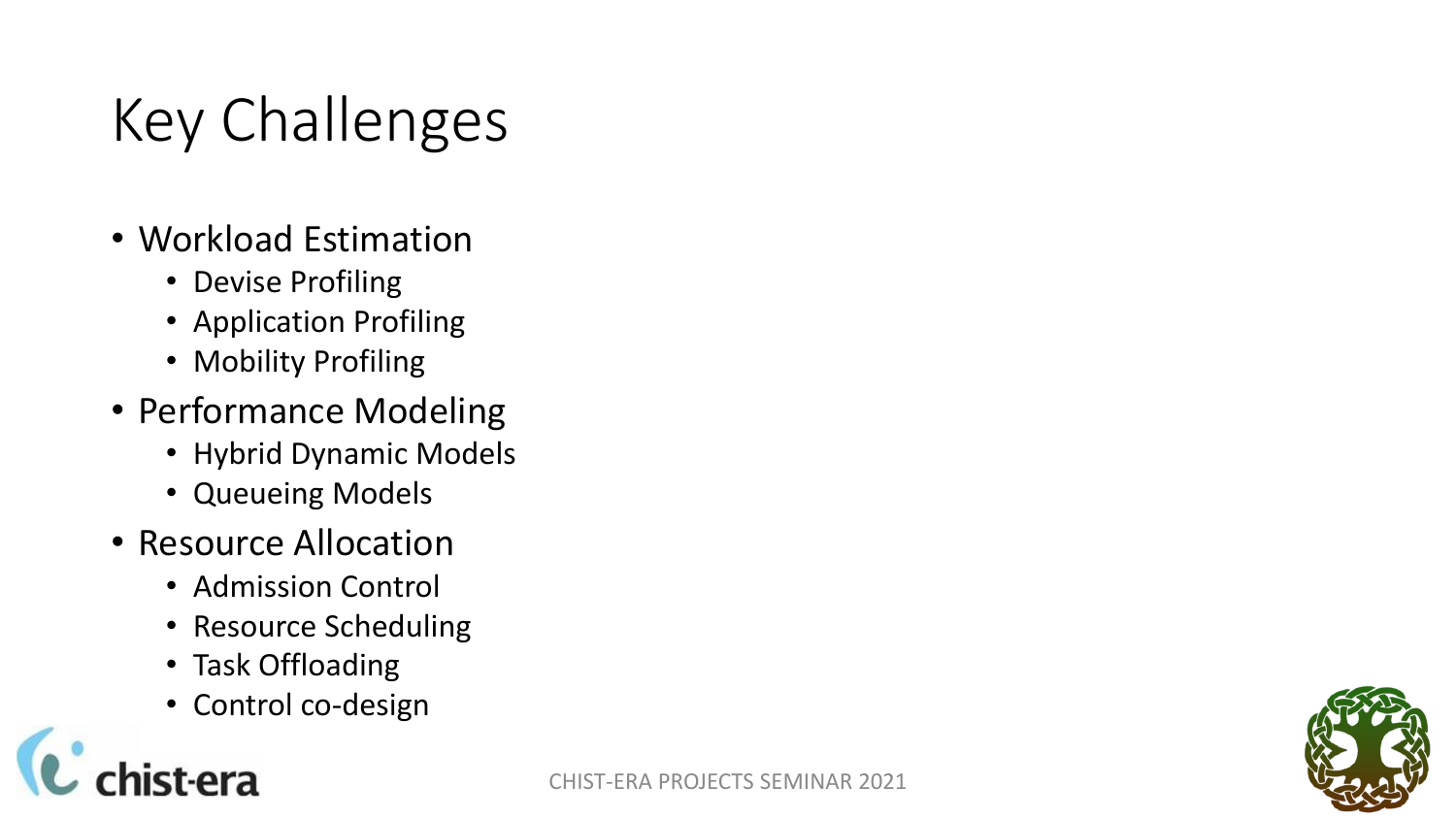### Potential Impact of the Project

- Accurate context-aware estimation for IoT applications
- Accurate MIMO dynamic models
- Smart Allocation Strategies with guaranteed properties (Stability, Robustness)
- Novel Controllers for CPS
- Actual Implementation with well-known cloud and IoT orchestration platforms
- Open reproducible data sets.



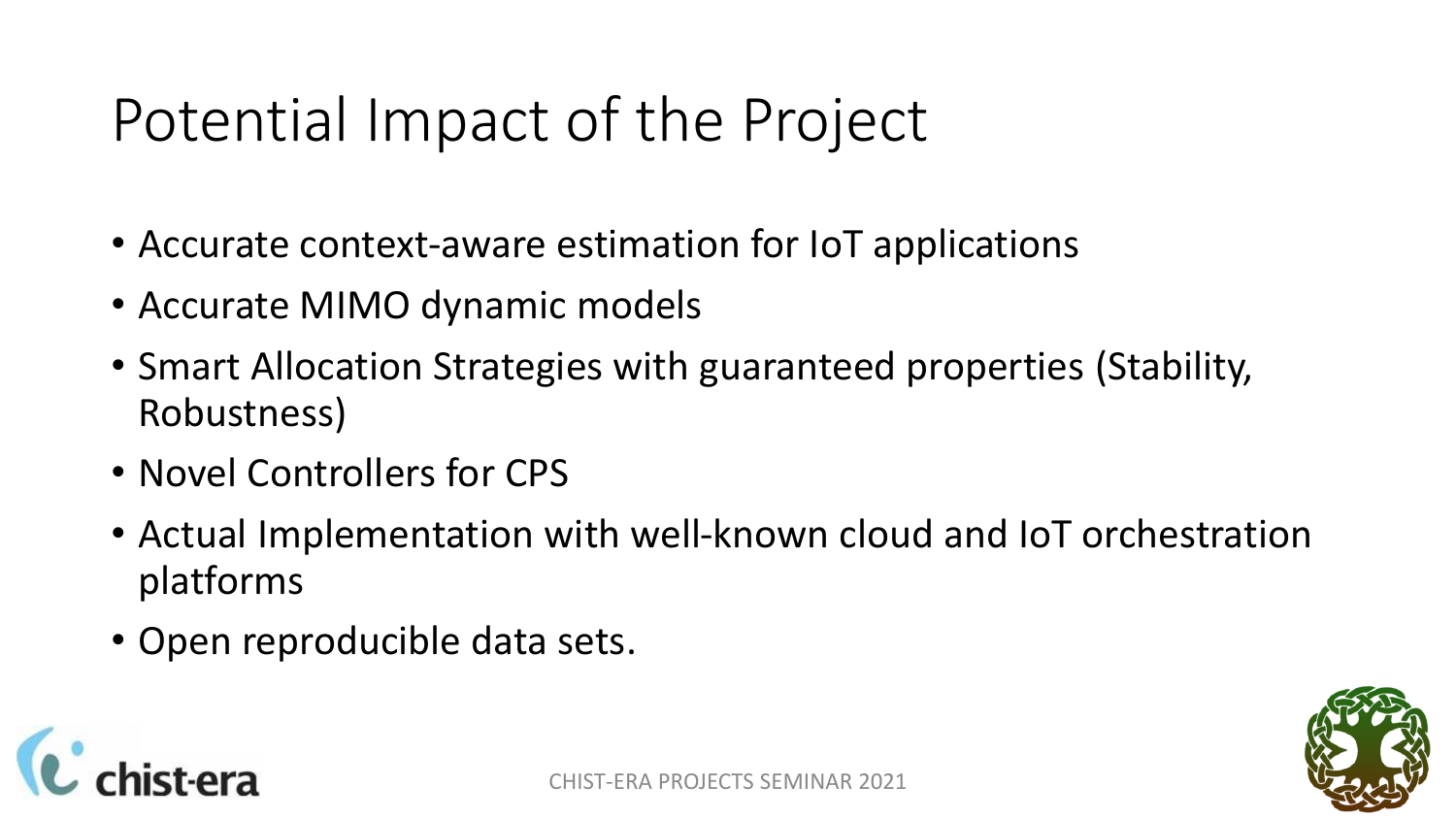#### Scientific Results

- Design of DRUID-NET architecture to facilitate dynamic resource scaling mechanism on cloud/IoT orchestrators.
- Workload Modeling:
	- Accurate Classifier for device profiling.
	- Application Profiling
		- Creation of real data sets for 6 IoT applications in smart-building environment
		- 5 tested regression-based machine learning algorithms for predicting QoS metrics per application
- Performance Modeling
	- event-driven discrete model using queueing modelling
- Resource Allocation
	- Design of a stable AIMD-like (additive increase multiplicative decrease) admission control policy



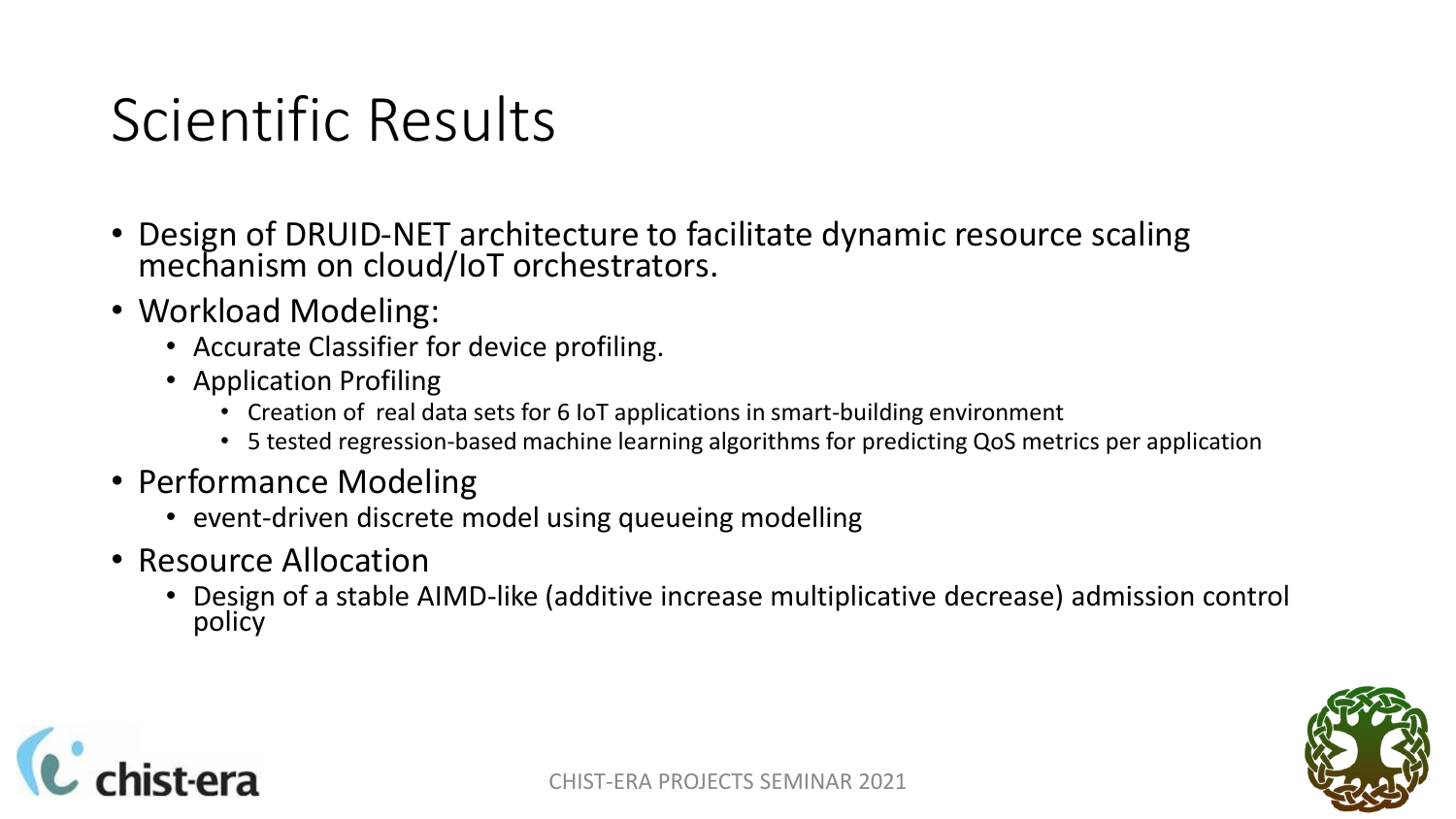#### Dissemination

- Scientific Publications
	- Published/ Accepted: 4 conference papers, 1 journal papers
	- Under Submission: 2 conference papers, 2 journal papers
- Tutorials
	- ECC 2020 "Control co-design and resource allocation in edge computing and dynamic networks"



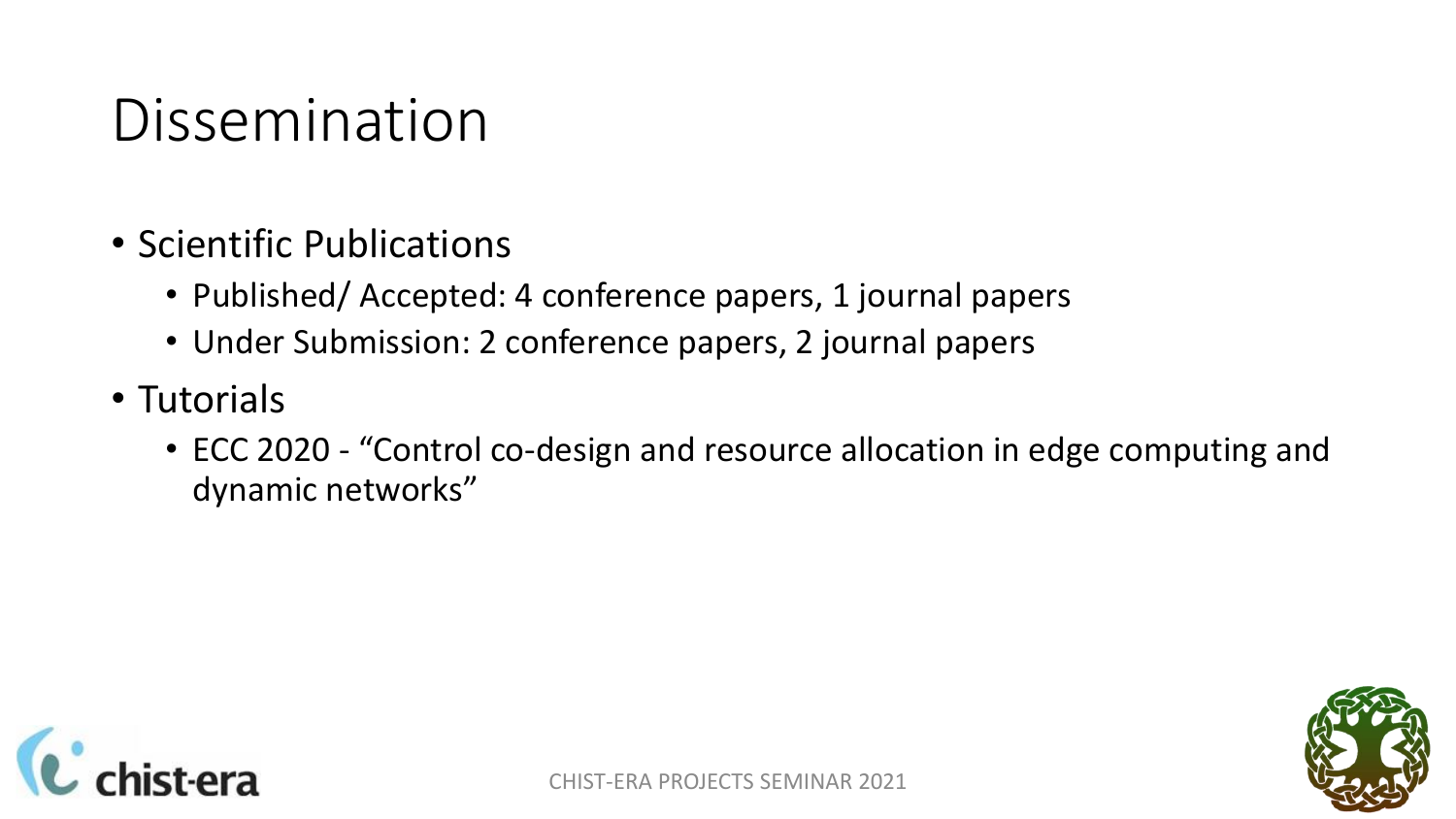## Sustainability/Exploitation

- Synergies with industrial and academic partners
	- Cisco Systems (Canada)
	- Rakuten (Japan)
- Open reproducible data sets for three use-cases
	- Collaborative Robotics
	- Rapid Resource Deployment
	- Mobility-aware Edge Computing



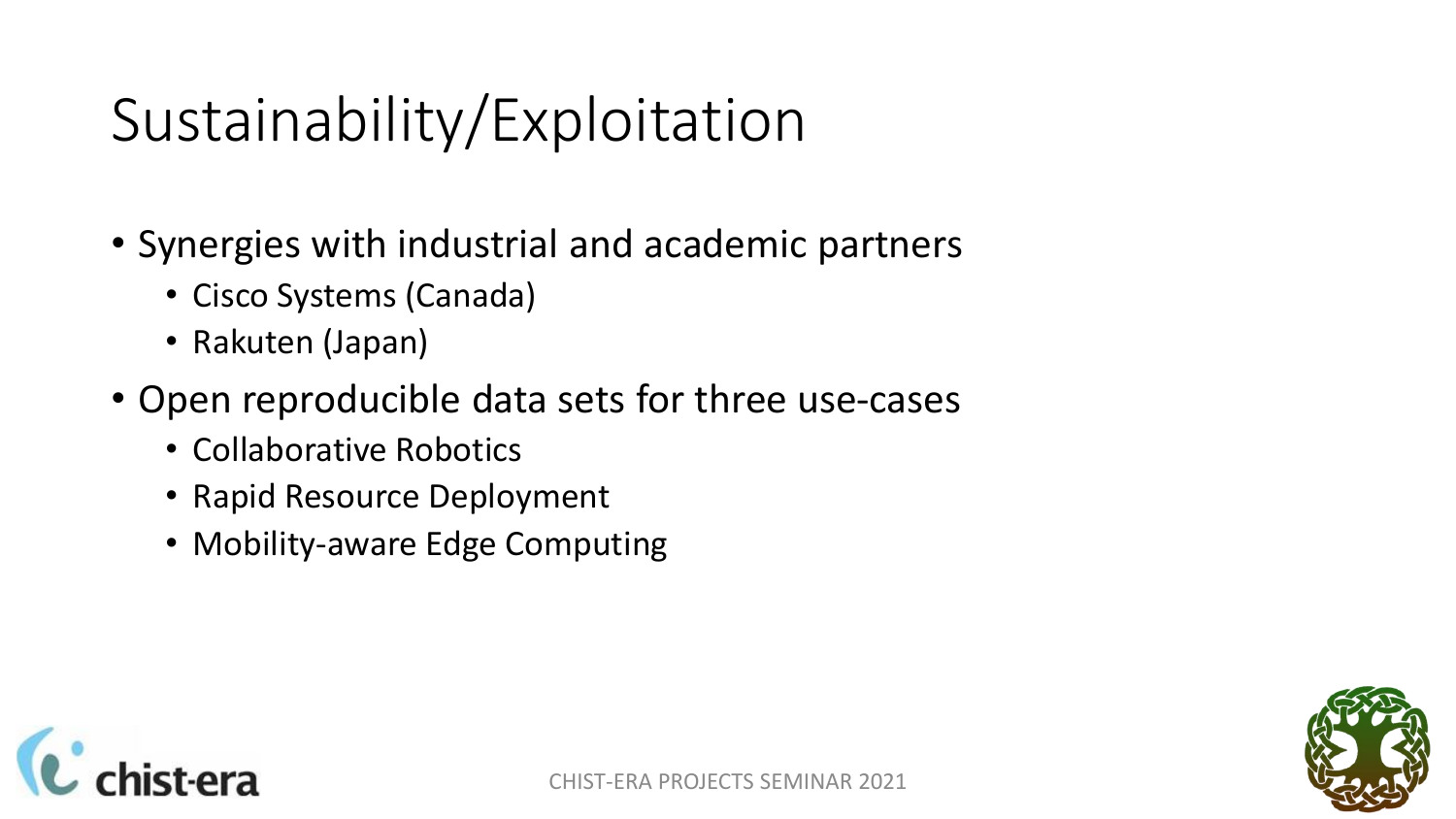#### DRUID-NET Consortium

**National Technical University of Athens, Greece (Prof. S. Papavassiliou)**

- Modeling and Optimization of heterogeneous networks
- Cloud/Edge Computing
- Wireless Communications
- Social Networks
- Internet of Things

#### **Queen's University Belfast, Northern Ireland, UK (Lect. N. Athanasopoulos)**

- Systems and Control Theory
- Industry 4.0
- Cyber-Physical Systems
- Collaborative Robotics



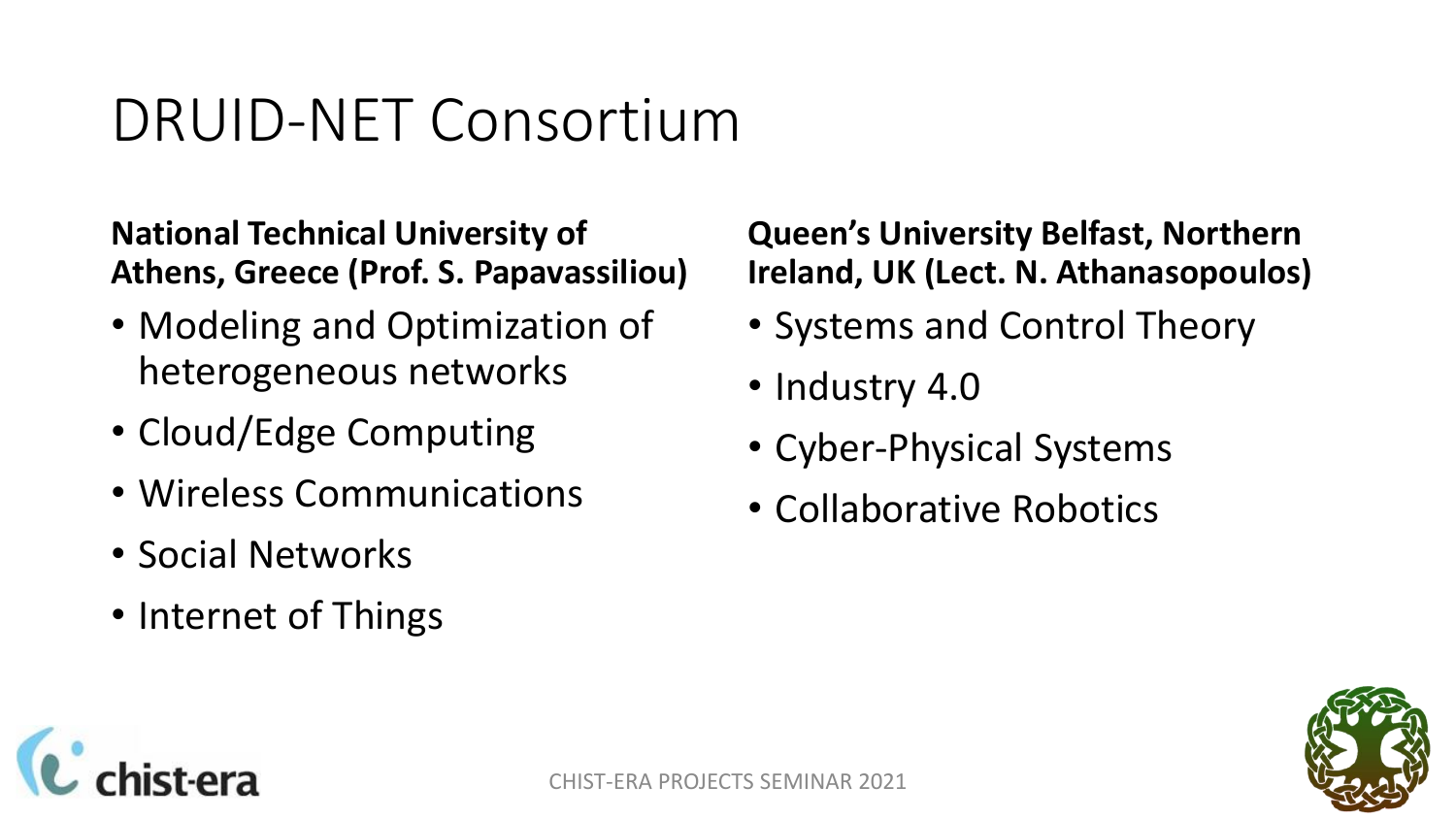#### DRUID-NET Consortium

**Institut national de recherche en informatique et en automatique (Inria) , France (Dr. N. Mitton)**

- Wireless Communications
- Sensors Networks
- Robot Networks

**Université catholique de Louvain, Belgium (Prof. R. Jungers)**

- Theoretical Computer Science
- Systems and Control Theory
- Cyber-Physical Systems



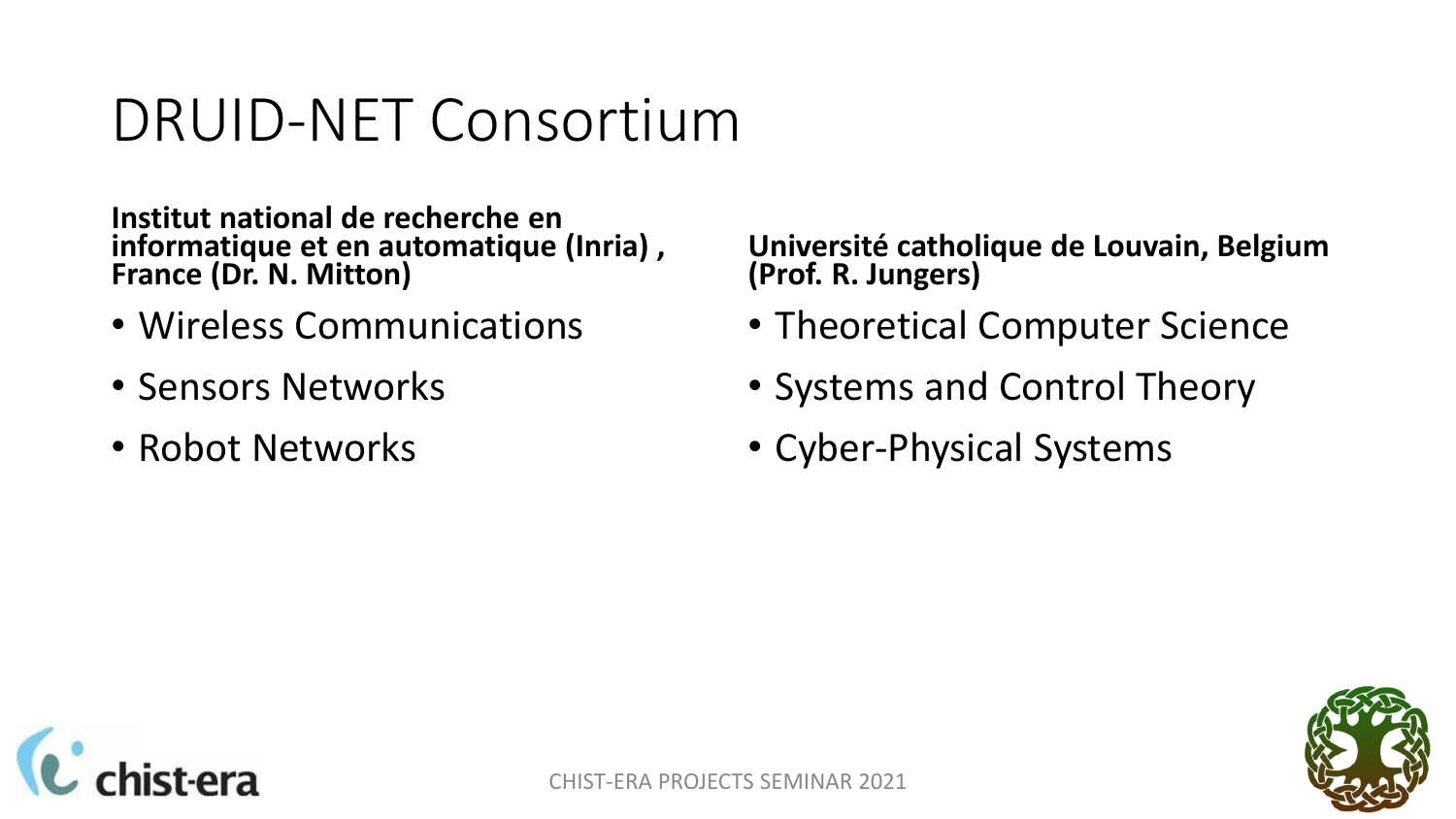#### DRUID-NET Consortium

- École de technologie supérieure (ETS), Montreal, Canada (Prof. A. Leivadeas)
	- Resource Management and Optimization
	- Cloud/Edge Computing
	- Virtualization



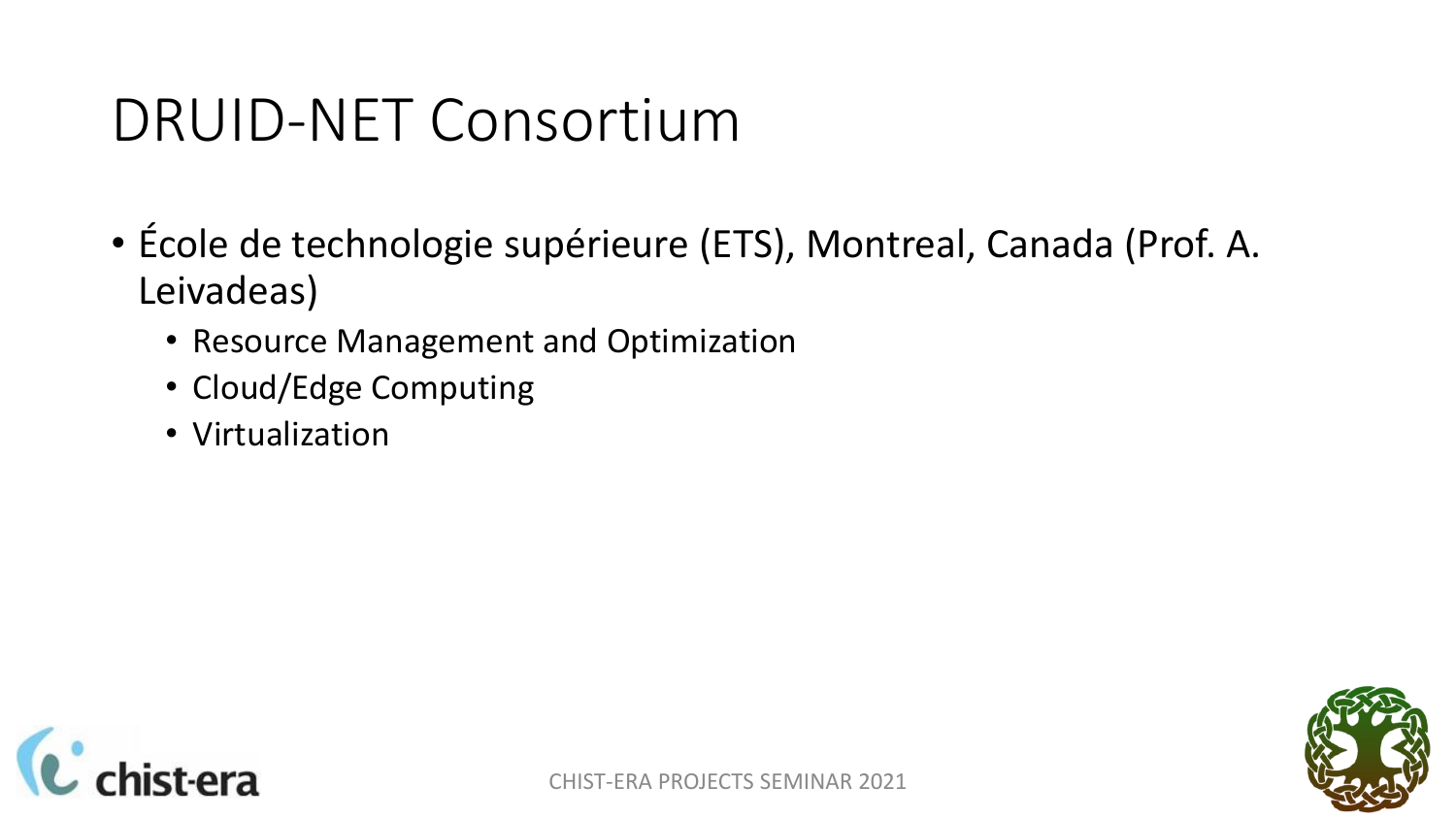# Stay tuned on DRUID-NET website

#### https://druidnet.netmode.ntua.gr/



CHIST-ERA PROJECTS SEMINAR 2021